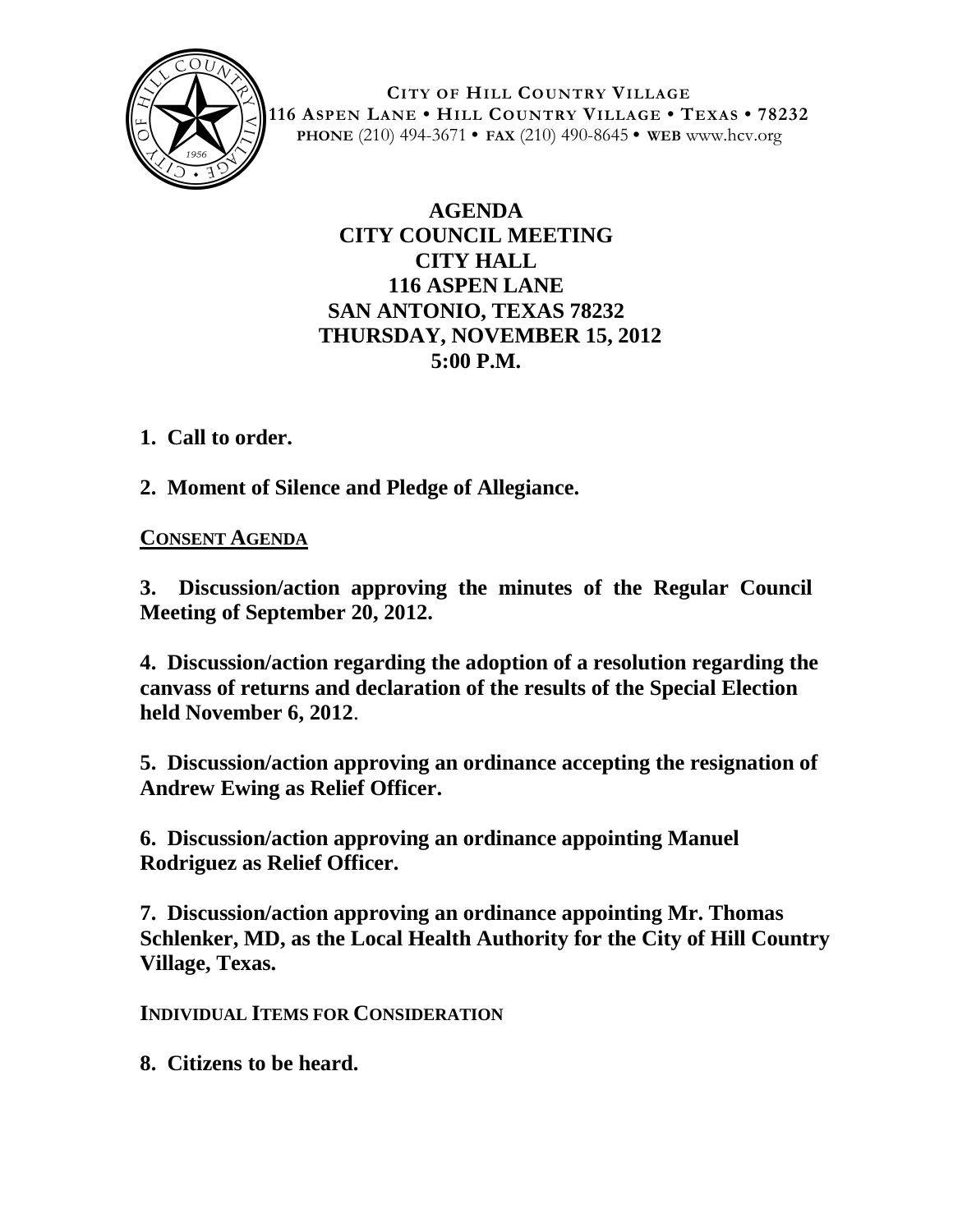*At this time, citizens who have filled out a registration form prior to the start of the meeting may speak on any topic they wish to bring to the attention of the governing body so long as that topic is not on the agenda for this meeting. Citizens may speak on specific agenda items when that item is called for discussion. During the Citizens to be Heard section no council action may take place and no council discussion or response is required to the speaker. A time limit of two minutes per speaker is permitted; the council may extend this time at their discretion.*

**9. Discussion/action approving a Professional Services Agreement-Rate Increase with Givler Engineering, Inc.**

**10. Presentation/discussion with San Antonio Water System personnel.**

**11. Discussion/action approving a Memorandum of Understanding to allow the police department the ability to be members of the Randolph Area Metro SWAT Team (RAMST).**

**12. Discussion/action approving the purchase of five patrol rifles for the police department with FY 2012-13 funds.**

**13. Discussion/action regarding the September 30, 2012 and October 31, 2012 financial statements.**

**Possible Executive Session pursuant to Texas Government Code Section 551.074, Personnel Matters. No action will be taken in Executive Session. Any action will be taken in open session.**

**14. Discussion/action regarding the annual evaluation and compensation of City Administrator/Chief of Police Frank Morales.**

**15. Mayor's Report to Council.**

**Sheriff dispatch status SAWS integration status HCV Sewer status**

**16. Communications with the City Administrator/Chief of Police.**